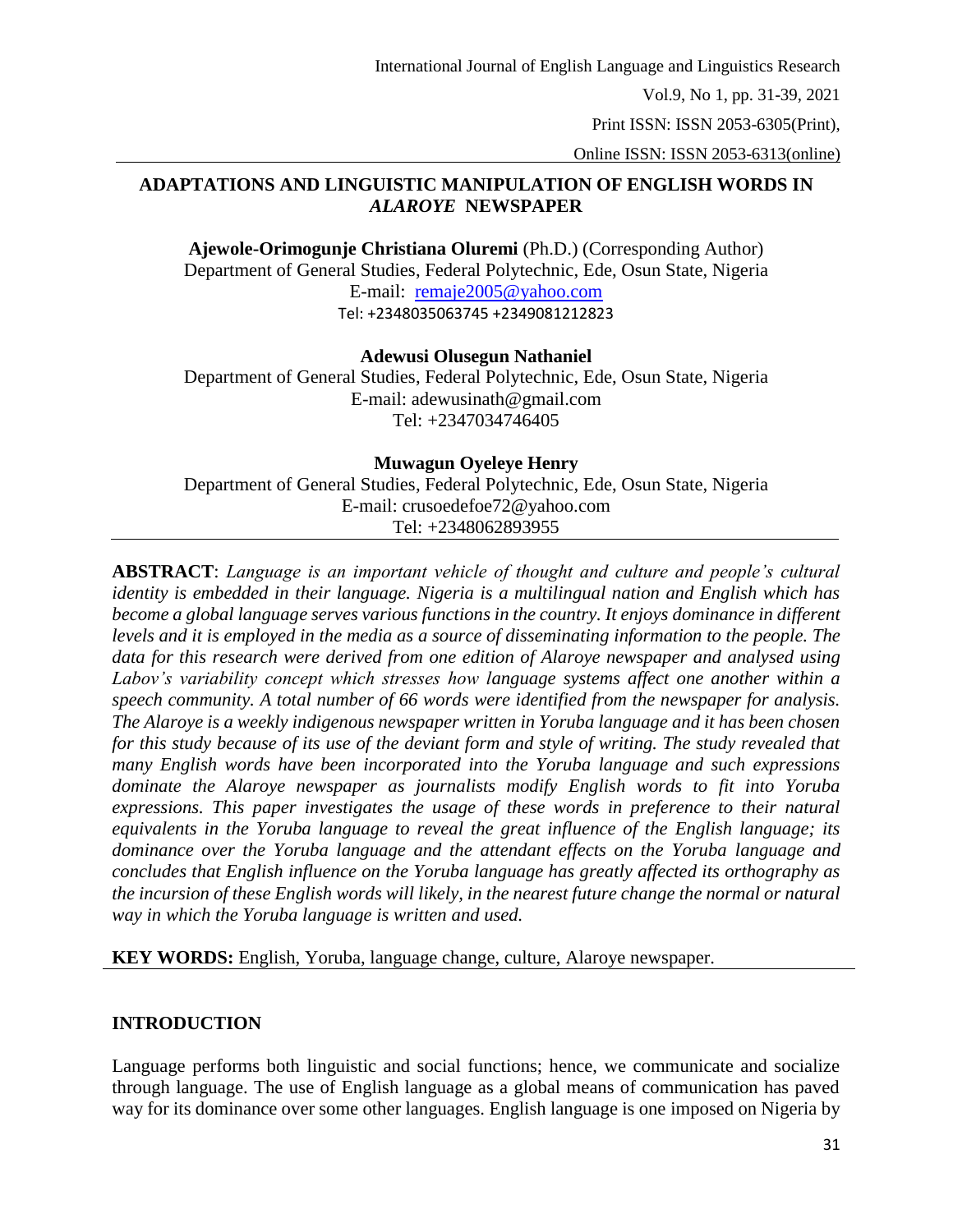#### Online ISSN: ISSN 2053-6313(online)

the colonial masters and it has become the official language; it serves as the language of government, business, education etc. The Nigerian Constitution is written in English while the affairs of the three tiers of government – federal, state and local are conducted in English. Also, a reasonable mastery of the language is required for anyone who wants to serve in the political affairs of the nation; thus, English has become a Nigerian language. The prestigious status of English in Nigeria has made it the language of government and in addition, the language of inter-tribal, domestic and mass media communication. Nigeria is a multilingual society having about 400 languages. The fact that the English language has dominance over the indigenous languages in Nigeria is corroborated by Bamgbose's (2004:3) assertion that "the overwhelming and towering status of English has been characterized in terms of dominance, power, hegemony and linguistic imperialism". The three major languages are spoken by the three major ethnic groups in Nigeria – Yoruba, Hausa and Igbo. The Yoruba language as well as the other two is well developed with a standard orthography.

The Yoruba people are located in the Southwestern region of Nigeria and according to Arifalo and Ogen (2003), it is estimated that the Yoruba have a population of over 40 million worldwide. They posit further that they are one of the major and prominent ethnic groups in West Africa. Linguistically, the Yoruba people emerged as a distinct language group between 2000 BC and 1000 BC from the Niger-Benue confluence area (Atanda, cited in Salawu 2004:99). It has been argued that no other language can reflect any people's real language of life than their own (Salawu 2004). According to Nnabuihe (2004:194), "language is one of the tools of creation that human beings alone are endowed with by nature'. Language, therefore, is according to Okonkwo (2002:17):

…important not only because of its power over men's minds, feelings, reasons and actions; not just because its command gives leadership to certain individuals in a community, not only because a firm grasp of it helps in the building of a solid personality; but above all, it is the indispensable instrument for the furtherance of group solidarity through effective communication leading to meaning sharing. It creates, among those that share it, a likeness and oneness of mind and purpose, a communion of thought and a communion of will; and thought, feeling, will and action are the basic elements of human and group conduct and of character.

McQuail (2000:79-80) identifies five functions of the media to include – information, correlation, continuity, entertainment and mobilization. The media can be rightly described as the life wire of the society as regards their role in information dissemination and according to Salawu (2001:1), "the language in which a message would be disseminated is a very important aspect of the message treatment". Nigeria's education policy encourages the study of at least one indigenous language at both the primary and secondary school levels and this implies encouraging and supporting the reading, writing and use of the languages. However, less attention is paid to the study of these indigenous languages in Nigerian schools. It has been observed that parents and teachers encourage their children to communicate in English language to the detriment of the indigenous languages. Babawale (2018) rightly observes that Nigerian children are unable to speak the indigenous languages but it is now fashionable for them to speak English and French fluently.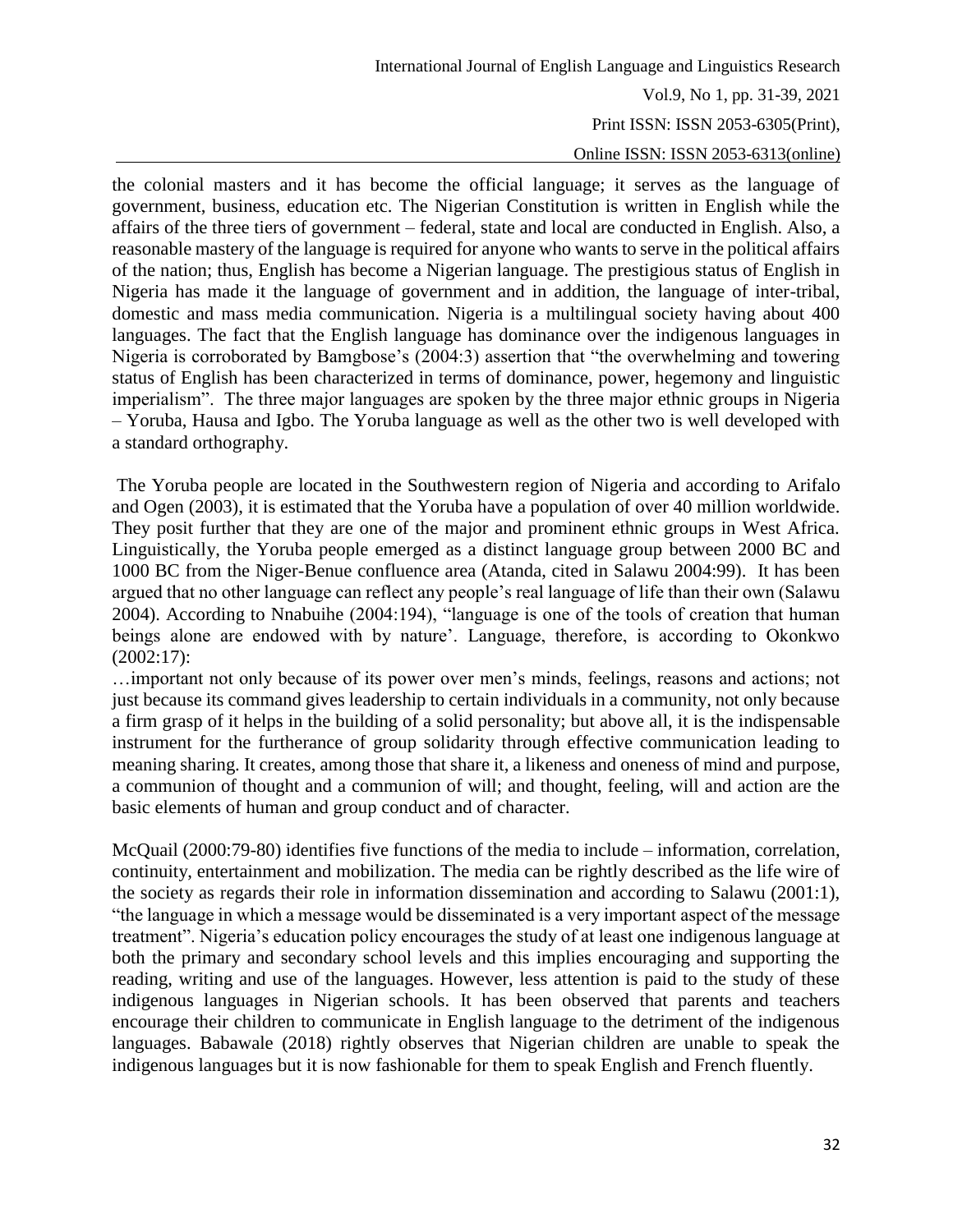Vol.9, No 1, pp. 31-39, 2021

Print ISSN: ISSN 2053-6305(Print),

Online ISSN: ISSN 2053-6313(online)

The mass media have the ability to diffuse information to a wide audience and as noted by Salawu 2002), the print media are by nature, vehicles for literacy as they are required to be read for knowledge and information. Salawu (2002) asserts that a true newspaper is one that:

- is published at least weekly;
- is produced by a mechanical printing process;
- is available to people of all walks of life (for a price);

- prints news of general interest rather than items on specialized topics such as religion or business;

- is readable by people of ordinary literacy;
- is timely; and
- is stable over time.

Communication is an important and inevitable tool in any community of human beings and mass communication has been made easier with the growth in technological advancement. Due to their large audience, the mass media play a vital role in the exchange of information and meaning between the government and its citizens.

## **The role of indigenous languages in information dissemination**

The indigenous language is the society's primary instrument for mass communication. It is an invaluable vehicle of interaction and a means of education through which people's culture is passed from one generation to another. In recognition of the importance of the mother tongue as a means of preserving the culture of people, the Nigerian government recommends that each child should be encouraged to learn one of the three major languages – Yoruba, Hausa, Igbo – to foster national unity. The socio-anthropologists, according to Okonkwo (2002) stress the communicative function of language and insist that language does not exist in a vacuum adding that the reference system of any language is largely for communicative purposes. Okonkwo (2002) notes that a system of linguistic communication is a necessary condition for the existence of a human group. He states further that it was language that enabled man to achieve a form of social organization which is largely learnt and transmitted verbally through the cultural heritage. According to him, the values and beliefs of any culture are more fully and more naturally expressed by its associated language than by any other language. This means that societal norms, values, traditions and custom are best disseminated through the native language spoken by the people in a particular society.

### **The indigenous language newspapers in Nigeria**

The first indigenous language newspaper – *Iwe Iroyin* in the area known as Nigeria today was founded by the CMS Missionary, Rev. Henry Townsend in 1859. Coker as cited by Oso (2006) observed that the publication of *Iwe Iroyin* helped to prepare the Yoruba for the publication of the first Yoruba Bible in 1862. As noted by Oso (2006:180), *"Iwe Iroyin* was not just an organ of information, education or entertainment; it was part of the ideological superstructure of the British Imperial power". Salawu (2006a:55) observes that in most parts of Africa, communication in indigenous languages has been adversely affected by the choice of colonial language as the official language stressing that in Nigeria, "English and western education remain the vehicles of power and progress in life". According to Olukotun (2006:133), indigenous language media "offer one clear way of bridging the gap between the urban and the rural, in that they publish in the local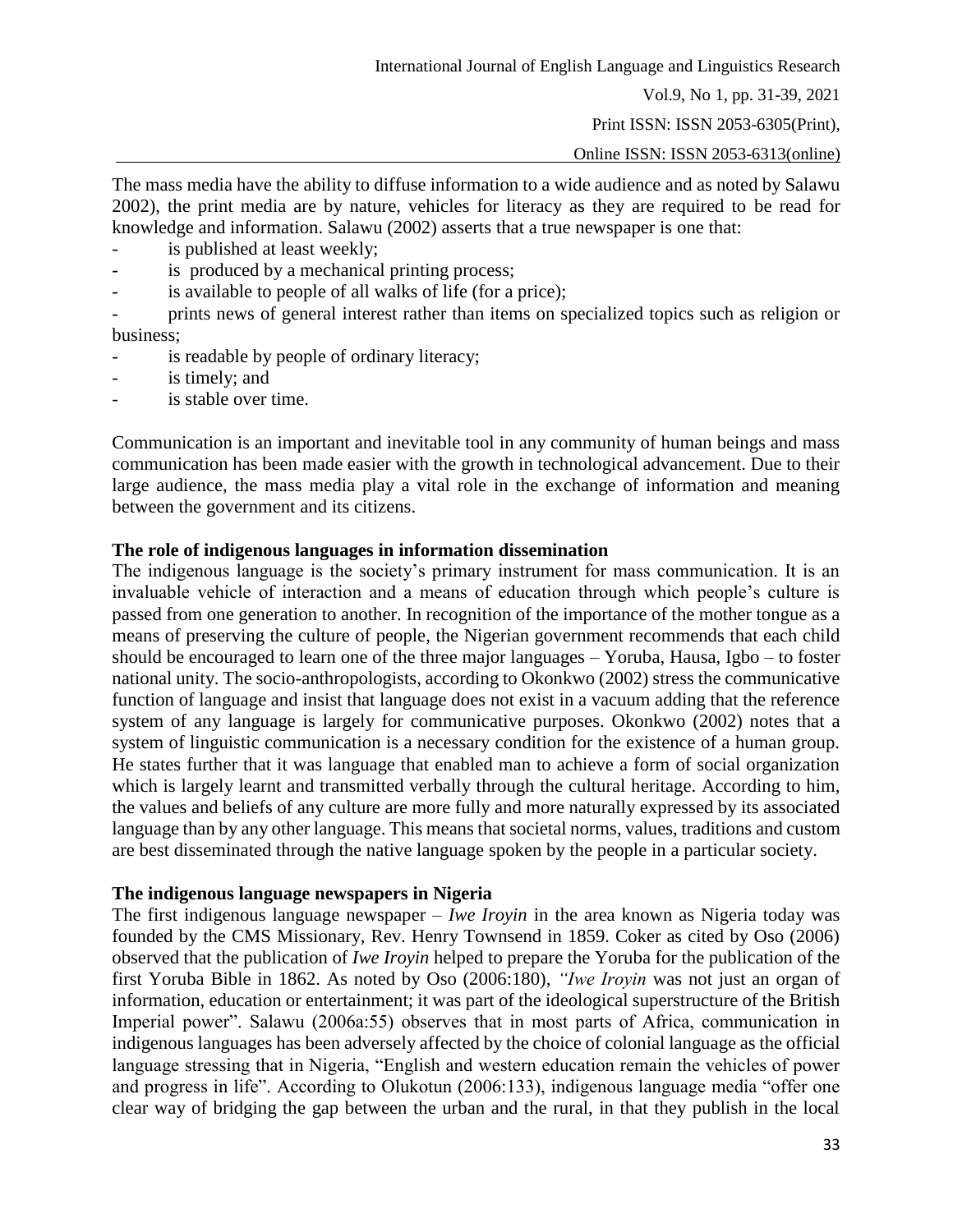language and so, naturally appeal to the literate, rural and urban indigenes to which they are targeted". This corroborates Olunlade's (2006) assertion that Yoruba newspapers like others published in English language are an important segment of the print media in Nigeria.

Nda-Isaiah (2017) notes that there is still no daily vernacular newspaper in Nigeria but adds that the sway of the these vernacular newspapers should not be underestimated as they are the most consequential publications among the masses which makes them very key to any strategy at national development as well as dangerous tool in the hands of trouble makers.

Folarin and Mohammed cited in Salawu (2006b:7) categorise the establishment and appearance of indigenous language press in Nigeria into five 'waves'. *Iwe Iroyin*(1859-67) stood alone in the first wave; the second wave featured two Efik papers – *Unwana Efik* and *Obukpon Efik* and a Yoruba paper *Iwe Iroyin Eko* and covered the period between 1885 and 1892. The third wave started in 1922 with the founding of *Eko Akete* and ended with the death of the paper in1937 while the entry of *Gasikiya Tafi Kwabo* in 1937/38 signalled the fourth wave and continued till Nigeria attained independence and republican status in the 60s. They note further that the rest of the development till the present time can be subsumed under the fifth and the last wave. It is worthy of note that out of all the newspapers in the first to the fourth wave, only *Iroyin Yoruba* and *Gasikiya Tafi Kwabo* still exist till date. Iroyin Yoruba which was established in 1945 by the late Chief Obafemi Awolowo is at present published by African Newspapers of Nigeria. Other indigenous language newspapers published in Nigeria in the past include *Gboungboun* and *Isokan.* The *Alaroye* newspaper emerged in 1996 and it is published in Yoruba language.

### **The** *Alaroye* **newspaper**

Whalen and Simons (2012) posit that languages share many common features but each language has its unique features. *Alaroye,* a weekly newspaper written in Yoruba language serves the purpose of informing, educating, entertaining and analyzing issues and events through the Yoruba culture. As rightly observed by Salawu (2006:2), "culture is reflected in the socio-political system of a people and is more predominantly reflected in people's mode of communication". According to Fasan (2013), *Alaroye* is today the best Yoruba language newspaper in Nigeria, adding that it is the most successful indigenous–languages newspaper of all times. *The Fourth Estate* as cited by Salawu (2006:7) has this to say about the newspaper:

The emergence of Alaroye newspaper in 1996 marked a milestone in the affairs of Yoruba and, indeed indigenous language press in Nigeria. Within a short time, this newspaper became popular because of its arresting cover design and styles of headline-casting and story presentation. It actually popularized reading of Yoruba newspapers among the folks. It is the largest local language newspaper with a circulation figure of not less than 150,000 per week. It sells in Europe and several West African countries where the Yoruba reside.

The above assertion reveals the popularity *Alaroye* newspaper has gained as an indigenous newspaper in Nigeria and in the Diaspora.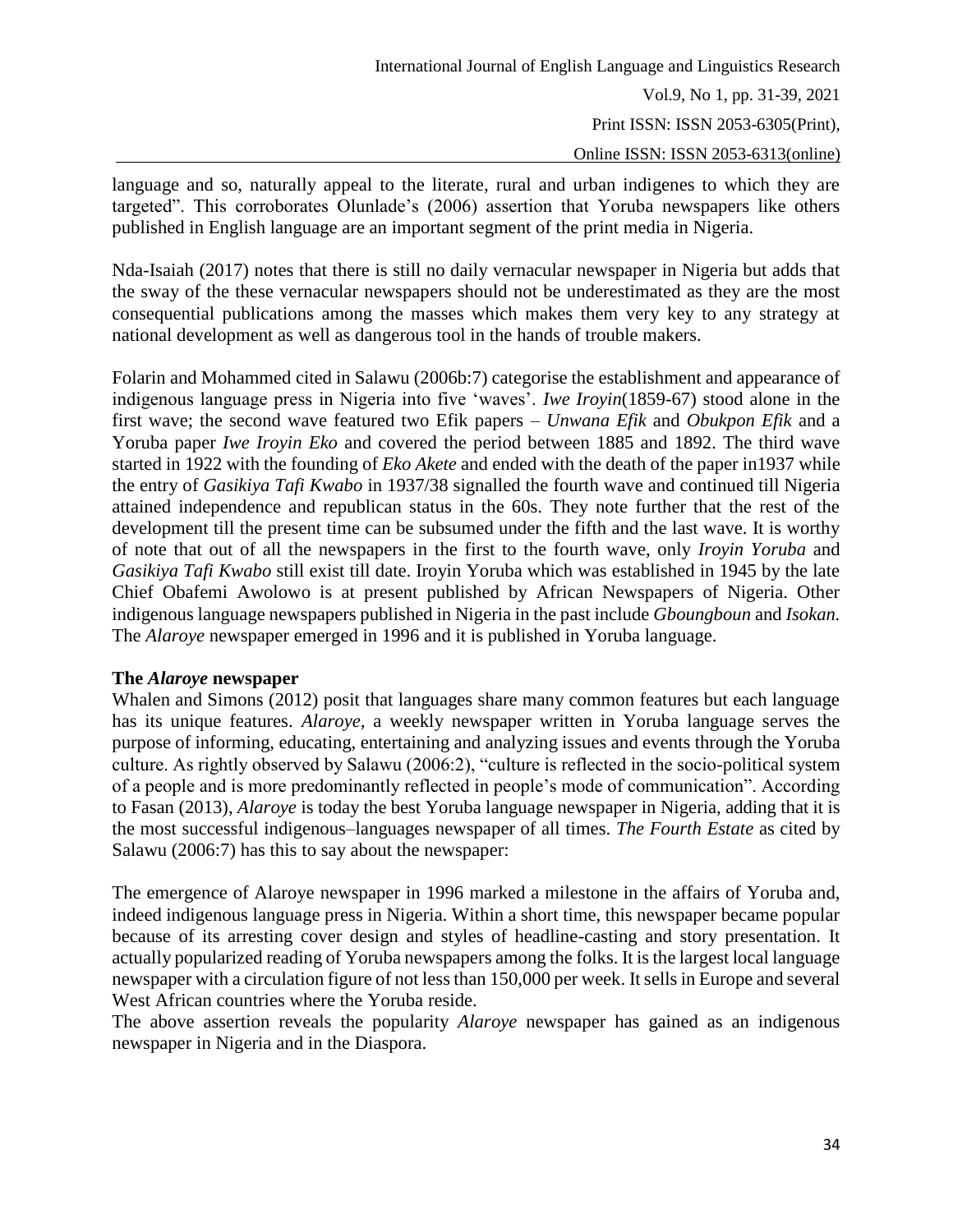## **Theoretical framework**

In this research work, Labov's (2004) variability concept which seeks to discover how language systems affect one another at different levels within a speech community is adopted. The concept is concerned with the varieties of language and language dynamism, and emphasizes the choice of one as opposed to another in discourse.

### **The Data**

The Alaroye newspaper, Volume 39, Number 13 of November 12, 2013 forms the data for our analysis in this work. Some English words written as Yoruba words on different pages of the newspaper were selected and highlighted to show how the English language has greatly influenced the Yoruba orthography. The words are reproduced below with their English equivalents:

| <b>English word</b> | <b>Yoruba adaptation</b> | <b>English word</b> | <b>Yoruba adaptation</b> |
|---------------------|--------------------------|---------------------|--------------------------|
| account             | akaunti                  | coach               | koosi                    |
| acre                | eeka                     | captain             | kapten                   |
| Africa              | Afrika                   | campaign            | kampeeni                 |
| barrack             | baraki                   | church              | soosi                    |
| paper               | beba                     | doctor              | dokita                   |
| bail                | beeli                    | electric            | elentiriki               |
| bed                 | beedi                    | engine oil          | enjin oili               |
| petrol              | bentiroolu               | film                | fiimu                    |
| billion             | bilionu                  | Friday              | Fraide                   |
| bus                 | boosi                    | garage              | garaaji                  |
| ball                | boolu                    | general             | jenera                   |
| commando            | komando                  | governor            | gomina                   |
| court               | kootu                    | hospital            | osibitu                  |
| caterpillar         | katapila                 | honourable          | onarebu                  |
| computer            | komputa                  | kilogramme          | kilogiraamu              |
| club                | kiloobu                  | lawyer              | looya                    |
| commissioner        | komisanna                | Lieutenant-colonel  | Lefutenanti-konel        |
| magistrate          | majisreeti               | minister            | minisita                 |
| million             | milionu                  | motor               | moto                     |
| Monday              | Monde                    | Nigeria             | Naijiria                 |
| paper               | beba                     | progressive         | purogiresiifu            |
| phone               | foonu                    | quarter final       | kuota-faina              |
| park                | paaki                    | radio               | redio                    |
| spanner             | sipana                   | steering            | siarin                   |
| slippers            | silipaasi                | Sunday              | Sannde                   |
| Saturday            | Satide                   | shop                | soobu                    |
| soldier             | soja                     | surrender           | sorenda                  |
| Tuesday             | Tusde                    | Thursday            | Tosde                    |
| taxi                | taksi                    | turn                | toonu                    |
| ticket              | tikeeti                  | television          | telifisan                |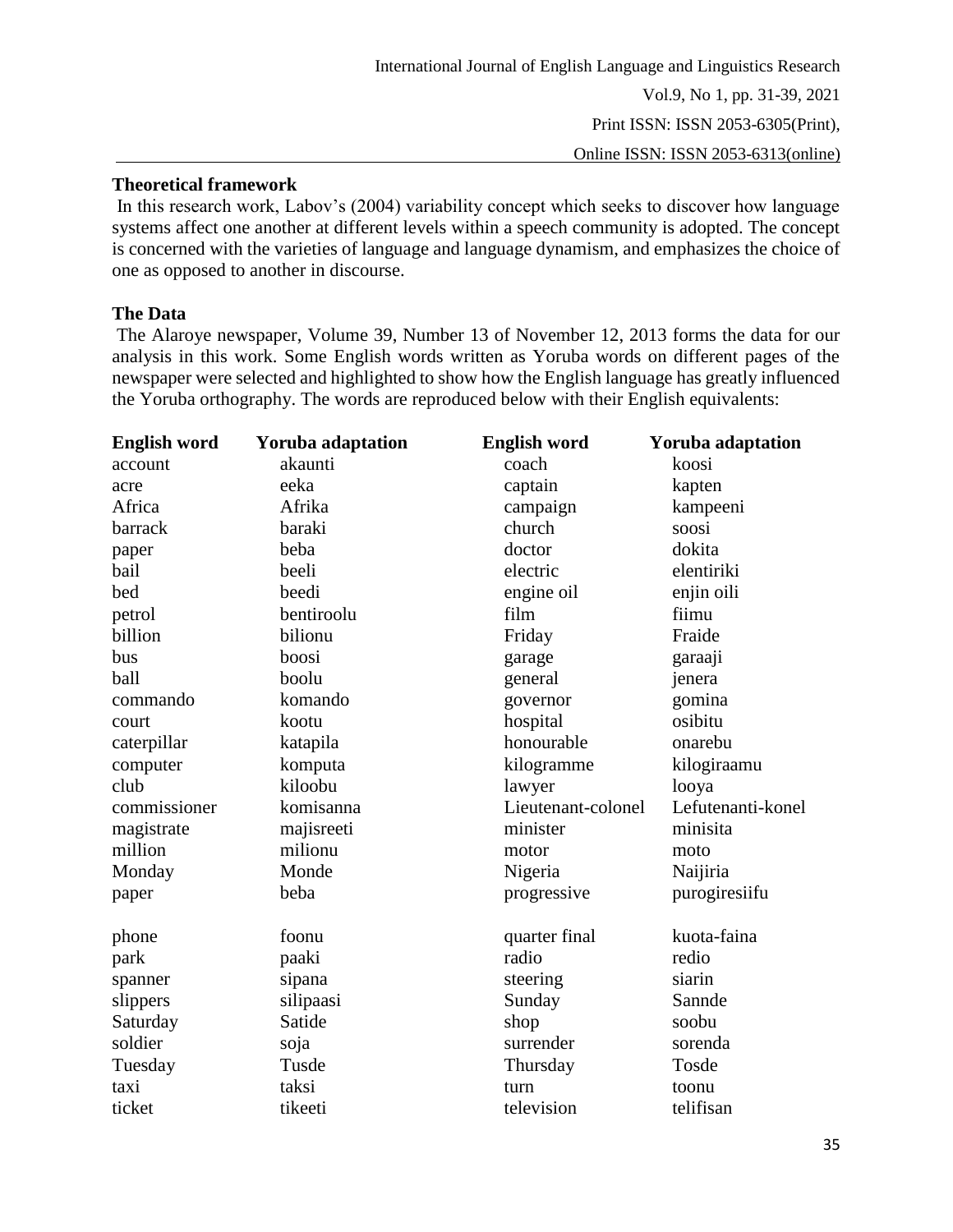Vol.9, No 1, pp. 31-39, 2021

Print ISSN: ISSN 2053-6305(Print),

Online ISSN: ISSN 2053-6313(online)

| theatre              | tiata             | thug      | toog <sub>1</sub> |
|----------------------|-------------------|-----------|-------------------|
| university           | yunifasiti        | vigilante | fijilante         |
| Wednesday<br>explain | Wesde<br>espleeni |           |                   |

#### **Incursion of English words in the Yoruba lexicon:** *Alaroye's* **language use**

*Alaroye's* language use at the lexical level in some occasions features words that are of English origin but written to be pronounced as Yoruba words. Such words are manipulated and adapted to Yoruba. Thus, the Yoruba language as used in the newspaper is replete with English expressions with morphological modifications. As observed by Omole (no date), there exists a relationship between the English language and the Nigerian culture and many English words have been incorporated into the Yoruba language.

The data above reveal *Alaroye's* language use at the lexical level where words that are of English origin are written in Yoruba orthography and pronounced as Yoruba words. As noted by Tagliamonte and D'Arcy (2009), language change does not occur in a vacuum and the progression of a change cannot be divorced from the social context in which it is embedded. As rightly observed by Olukotun (2006), limitations of the indigenous language newspapers include sociolinguistic problems of unprofessional translators and the difficulty of rendering certain English words in the local language. Olaoye (2013) also notes that orthography inadequacy and language endangerment constitute the major problems in the utilization of Nigerian mother tongues.

It is interesting to note that most of the words highlighted above have their equivalents in Yoruba, but Alaroye reporters prefer writing the words to be pronounced as Yoruba words. For example, the days of the week, i.e. Monday to Sunday all have their Yoruba names as can be seen in the following: Monday (Ojo Aje), Tuesday (Ojo Isegun), Wednesday (Ojoru), Thursday (Ojobo), Friday (Ojo Eti), Saturday (Ojo Abameta) and Sunday (Ojo Aiku). The days of the week are written as *Monde, Tusde, Wesde, Tosde, Fraide, Satide* and *Sannde* in the newspaper as against the original Yoruba names given to these days of the week. This shows *Alaroye's* peculiar style of writing the Yoruba language. As argued by Omole (online), some of these words actually have their authentic cultural equivalents, but they are preferred in usage because they appear morphologically simpler than their native equivalents. This deviant or new linguistic form and style of writing adopted by the newspaper's reporters is eulogized by Adedayo (2006:202) who posits that "with the current orthographic arrangement blended with its own style of writing the language the way it is spoken, it (*Alaroye)* became the pride of all Yoruba".

It should be noted that some of the English words do not have the equivalents in Yoruba and that explains why the reporters prefer to write them in Yoruba orthography. Some words like *billion*, *office, engine* etc. fall into this category. The ability to translate from English to Yoruba language depends on the translator's ability and competence in the two languages. Adegbite (2003:188) notes that "the dominance of English over the indigenous languages in Nigeria and the attendant positive attitude towards the language can be attributed to elitist interest". This is due to the fact that English language has assumed an important status in Nigeria where the use of the mother tongue is forbidden in schools and parents also discourage their children from speaking the native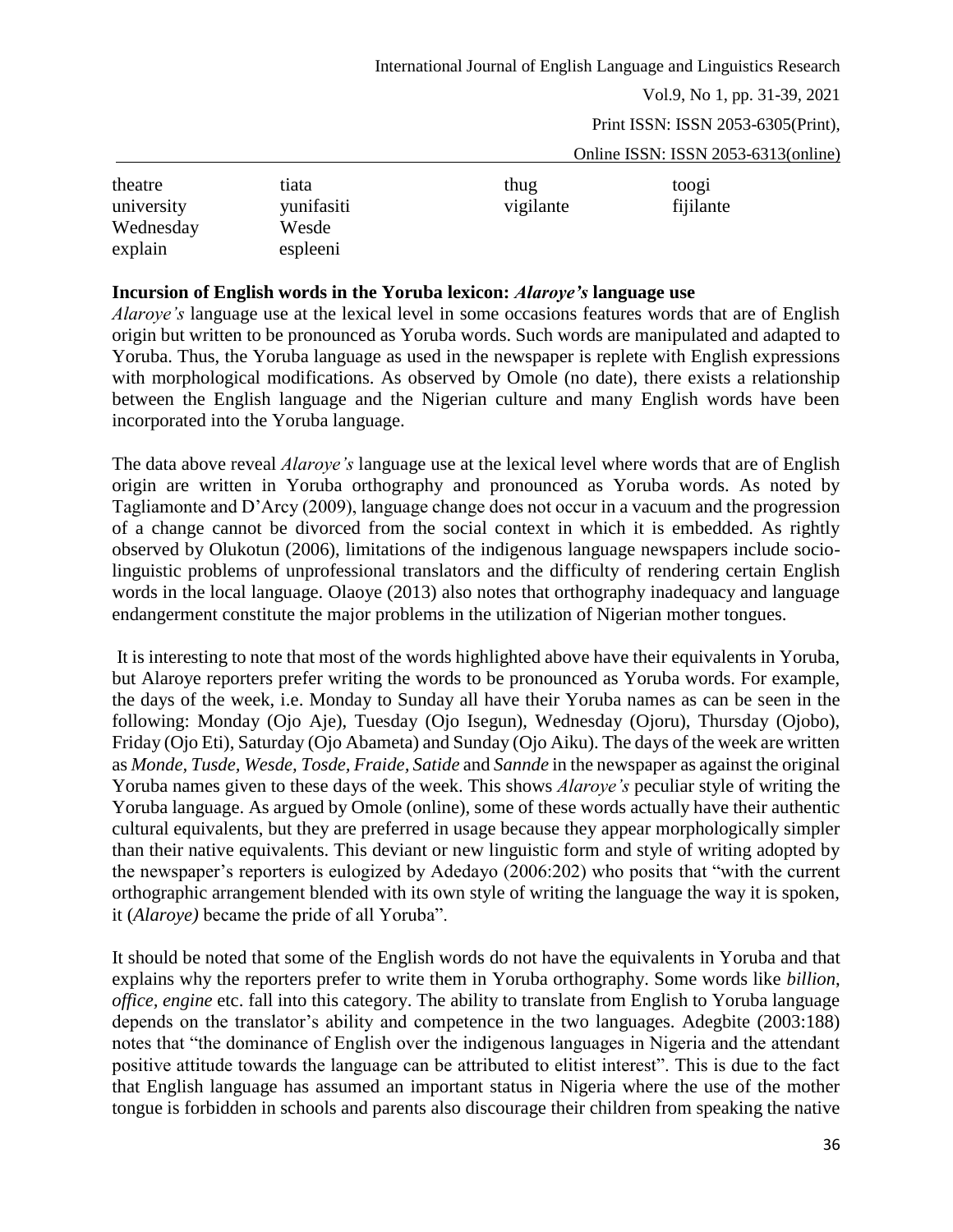Print ISSN: ISSN 2053-6305(Print),

Online ISSN: ISSN 2053-6313(online)

language. Joseph and Janda (2003:42) note that "as the members of each identifiable generation recreate language for their own use, language is continuously being integrated into a society that is not uniform in terms of age but still takes in new members…into it". Majority of those who are literate in Yoruba language find it difficult to read, pronounce correctly and understand the natural Yoruba language and this has encouraged the writing of English words in Yoruba orthography. For instance, it may be very difficult for some people of Yoruba origin to decipher the meanings of some words if such are written in pure Yoruba language. For example, the words *acre, garage, bus, slippers* and *thug* have *sarè, ibùdókò, okò*, *sálúbàtà*and *jàǹdùkú* as their Yoruba equivalents. But the problem lies in the fact that an average Yoruba person may not be able to decipher the meanings of these words except they are written using the English versions as much as possible for mutual intelligibility. This is a major problem of Yoruba-English bilinguals. Yoruba is a tonal language with syllables ending in vowels and every syllable must have a tone. This accounts for the insertion of vowels in the English words when pronounced as Yoruba as shown in the following: 'beedi' (bed), 'bilionu' (billion), 'paaki' (park), 'oili' (oil), 'boolu' (ball), 'fiimu' (film), 'tikeeti' (ticket) etc. The tonal aspect of the language where tonal marks are used to differentiate the pronunciation to give the words their various meanings is another important feature of the Yoruba language. There are three basic tones in Yoruba language namely – (Do Re Mi). *'Do'* is the low/falling tone having [ ̀ ] as the tonal mark, 'Re' is the middle/flat tone depicted by the absence of a mark, and 'Mi' is the high/rising tone with [  $\prime$  ] as the tonal mark. The marks are applied to the top of the vowel with each syllable of a word. Understanding the tonal marks is a necessity for reading, writing and speaking of the Yoruba language and most Yoruba-English bilinguals lack the ability to understand the marks and hence, they find it difficult to read the Yoruba language. For instance, a word can be interpreted to mean different things by the use of the tonal marks as can be seen in these examples using the Yoruba word '*ojo*': (1) Ojó (day), (2) Òjò (rain), (3) Òjó (name of a person), (4) Òjo (name of a town), (5) Ojo (a coward). We have other examples in the word '*oko'* which may mean 'hoe' – 'okó', 'husband' – 'oko', 'sword'– 'òkò', and 'vehicle' – 'okò'. Also, *'owo'* could mean 'hand' –'Owó', 'respect' – 'òwò', 'name of a town in Southwestern Nigeria' – 'òwò' and 'broom' – 'owò'. Thus, the difficulty in pronunciation and the attendant problem of understanding the usage and meaning of the tonal marks that may be experienced by Yoruba-English bilinguals constitute another major problem faced by writers and readers of the language. It should be noted that many English words have been integrated into the Yoruba language because of lack of Yoruba equivalents of such words and due to this reason, reporters have no choice than to write such words in Yoruba orthography. Also some of these words are translated into Yoruba and are given Yoruba equivalents by the media. For example, 'television' is translated as (Ero mohunmaworan), 'radio' as (Ero asoromagbesi), 'thug' as (janduku), 'computer' as (Ero ayara bi asa), 'electric light' as (Ina monamona) etc.

Sabir and Lajiman 2019 observe that the use of Yoruba mythical tradition is an attempt to resuscitate the best of the culture of the Yoruba people and redeem their vanishing value systems in an era of globalization. As rightly noted by Nwatok (2016), newspapers published in Nigerian local languages have double threat of the gradual extinction of the mother tongue in which they are published and this further leads to the attendant limitation in readership and by extension market size.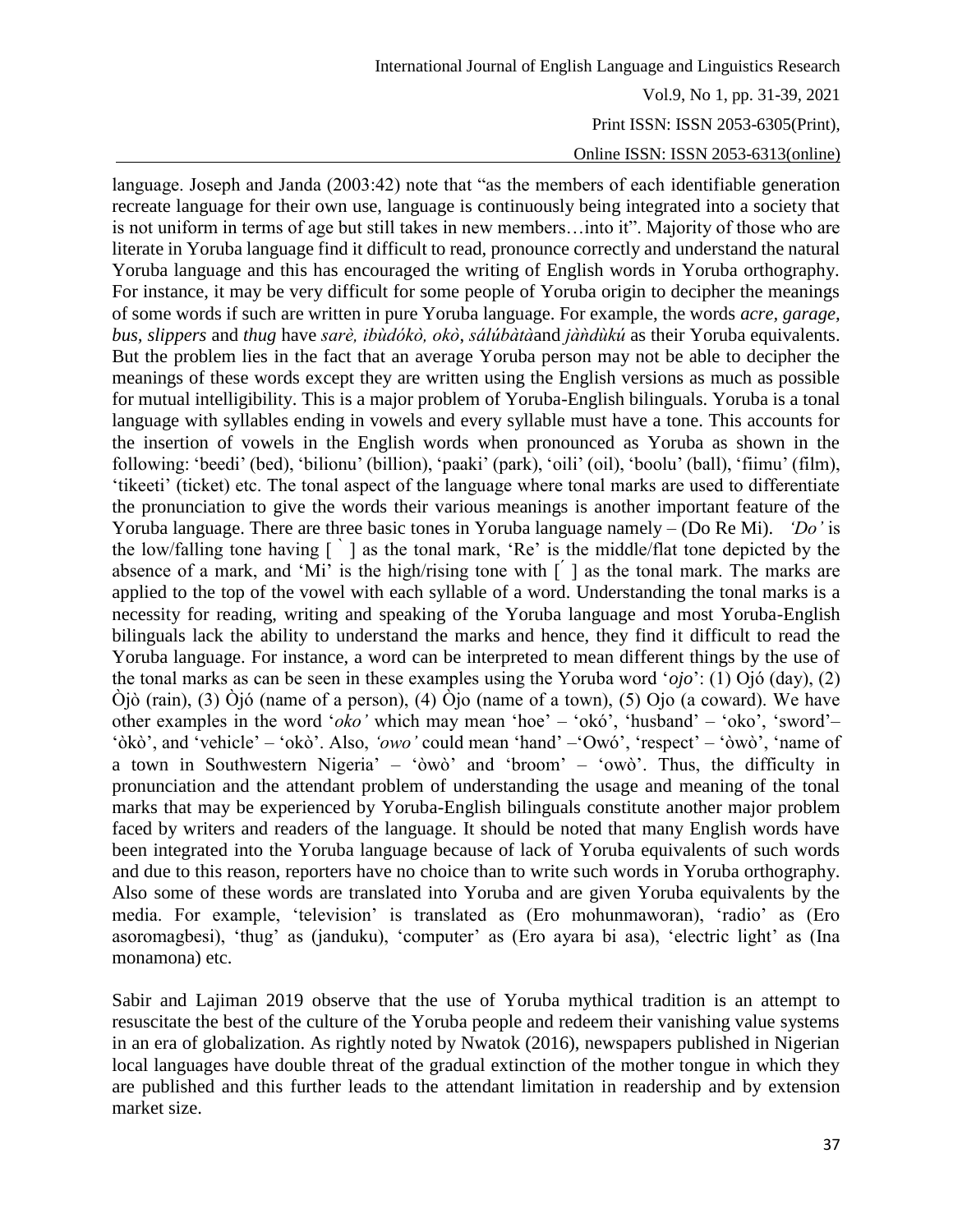# **CONCLUSION**

English has become a global language and its utility and various functions in Nigeria have made it to gain prominence over the indigenous languages. The Yoruba language has been anglicised such that many English loan words have been integrated into the Yoruba language and this is a fact that the contact of the English language has necessitated the modifications of some Yoruba lexis. The implication is that Yoruba language may go into extinction if the trend continues and it will reach a point at which most Yoruba words will have to be written and pronounced as English words. The English language is displacing the Yoruba language as it can be seen in the way Yoruba words are anglicised. Our analysis has revealed the influence of English over Yoruba language as shown in the language use of reporters of the *Alaroye* newspaper.

Linguistic borrowing and language contact are inevitable in a society due to contacts and interactions as it is not possible for man to live in isolation. The contact of the English language with different languages in the world has brought about linguistic changes in the lexis, morphology, syntax and semantics of the languages it comes into contact with.

#### **References**

- Adegbite, W. (2003). Enlightenment and attitudes of the Nigerian elite on the roles of languages in Nigeria. *Language, Culture and Currriculum.* 16 (2): 185-196.
- *Alaroye*, Vol.39, No 13, November 12, 2013.
- Arifalo, S.O. & Ogen, O. (2003). The Yoruba in history up to 1987. A paper presented at the Yoruba Festival of Arts and Culture, Conference Centre, University of Ibadan, Feb  $3 - 5$ , 2003.
- Babawale, T. (2018). Reflections on the need for the promotion of Nigeria's cultural heritage. A lecture delivered at the Centre for Black Culture and International Understanding (CBCIU), Osogbo Nigeria. February 3, 2018.
- Bamgbose, A. (2004). English and inequalities: An African perspective. In V. Awonusi & E. (Eds.), *The domestication of English in Nigeria.* Lagos: University of Lagos Press.
- Basim, K.S. & , Lajiman, J. (2019). The impact of resistance on religion and politics in the play Death and the King's Horseman by Wole Soyinka. *International Journal of Applied Linguistics and English Literature.* 8.1:205-211.
- Fasan, R. (2013). Audience, address and newspaper culture in Nigeria the example of Alaroye. A paper presented at the Cadbury Conference, department of African Studies and Anthropology (DASA) incorporating the Centre of West African Studies (CWAS), University of Birmingham.  $17<sup>th</sup> - 18<sup>th</sup>$  May. 2013. Retrieved from University of Birmingham.  $18<sup>th</sup>$  May, 2013. Retrieved from <http://www.birmingham.ac.uk/Documents/colloge-artslaw/dasa/Cadbury-Conference->2013-Programme.pdf
- Joseph, B.D. & Janda, R.D. (2003). On language, change, and language change or, of history, linguistics, and historical linguistics. In B.D. Joseph & R.D. Janda (Eds.), *The handbook ofhistorical linguistics.* (pp 3-180). Oxford: Blackwell.